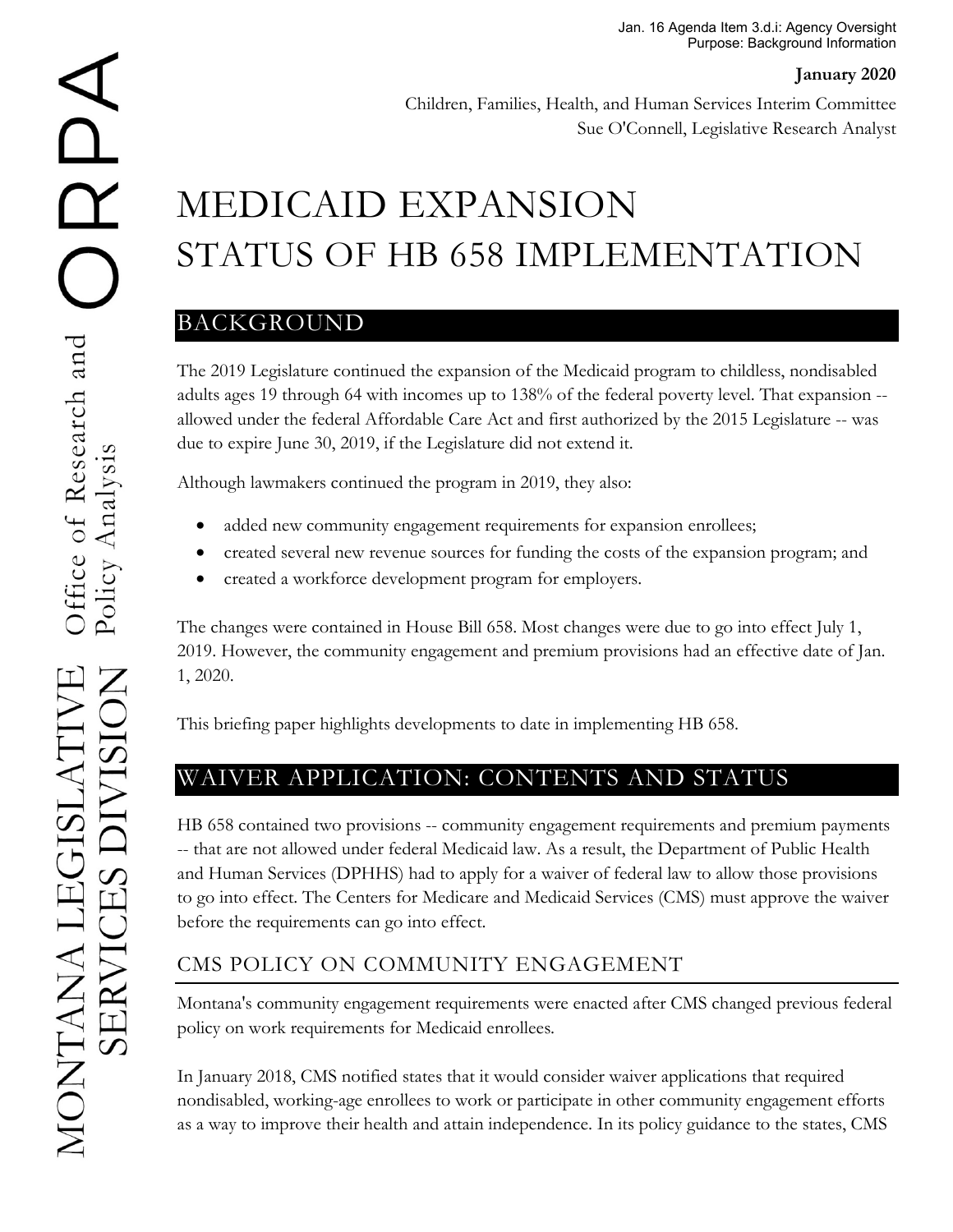said "a growing body of evidence suggests that targeting certain health determinants, including productive work and community engagement, may improve health outcomes."

CMS has approved several state waivers for community engagement requirements. However, legal challenges have halted implementation in some states, while other states have voluntarily delayed implementation of the requirements.

### MONTANA'S COMMUNITY ENGAGEMENT REQUIREMENTS

Under the HB 658 community engagement requirements, some expansion enrollees who are 55 years of age or younger must participate in 80 hours a month of specific activities that include working, going to school, undergoing substance use disorder treatment, or taking part in workforce readiness or community service activities. HB 658 exempted a number of people from the requirements, including people who are:

- medically frail or pregnant;
- mentally or physically unable to work;
- foster parents or primary caregivers of a person who can't provide self-care;
- students;
- homeless or living in an area with a high-poverty designation;
- participating in or exempt from work requirements for other federal public assistance programs; or
- victims of domestic violence.

In addition, people whose reported income would exceed an amount equal to the minimum wage multiplied by 80 hours are exempt from the requirements.

In its waiver application, DPHHS estimated that about 74,000, or nearly three-fourths of the estimated 100,000 people in the Medicaid expansion program, would not have to report on whether they are meeting the community engagement requirements. That's because they would either be exempt from the requirements or would be considered to be meeting the requirements because they are complying with or exempt from work requirements for other public assistance programs.

DPHHS estimated in its waiver application that slightly fewer than 26,000 people would have to report whether they were meeting the requirements. The agency projected that about 4,000 to 12,000 of those people could fail to meet the requirements and may lose their Medicaid coverage.

#### PREMIUM PAYMENTS

HB 658 required enrollees to pay tiered premiums, based on the length of time they're enrolled in the expansion program. Currently, enrollees with incomes above 50% of the poverty level must pay a monthly premium equal to 2% of their income in order to obtain Medicaid coverage. The original Medicaid expansion bill did not set an income level at which people would start paying the premiums, but CMS limited the payments to people with incomes above 50% of the poverty level when it approved the original waiver for Medicaid expansion in 2015.

HB 658 changes the premium requirement over time so that people who have been in the expansion program for more than 2 years will start paying higher premiums. Their premiums will increase by 0.5% in each subsequent year, up to a maximum of 4% of their income. However, HB 658 also exempts people from the higher premiums if they are exempt from the community engagement requirements.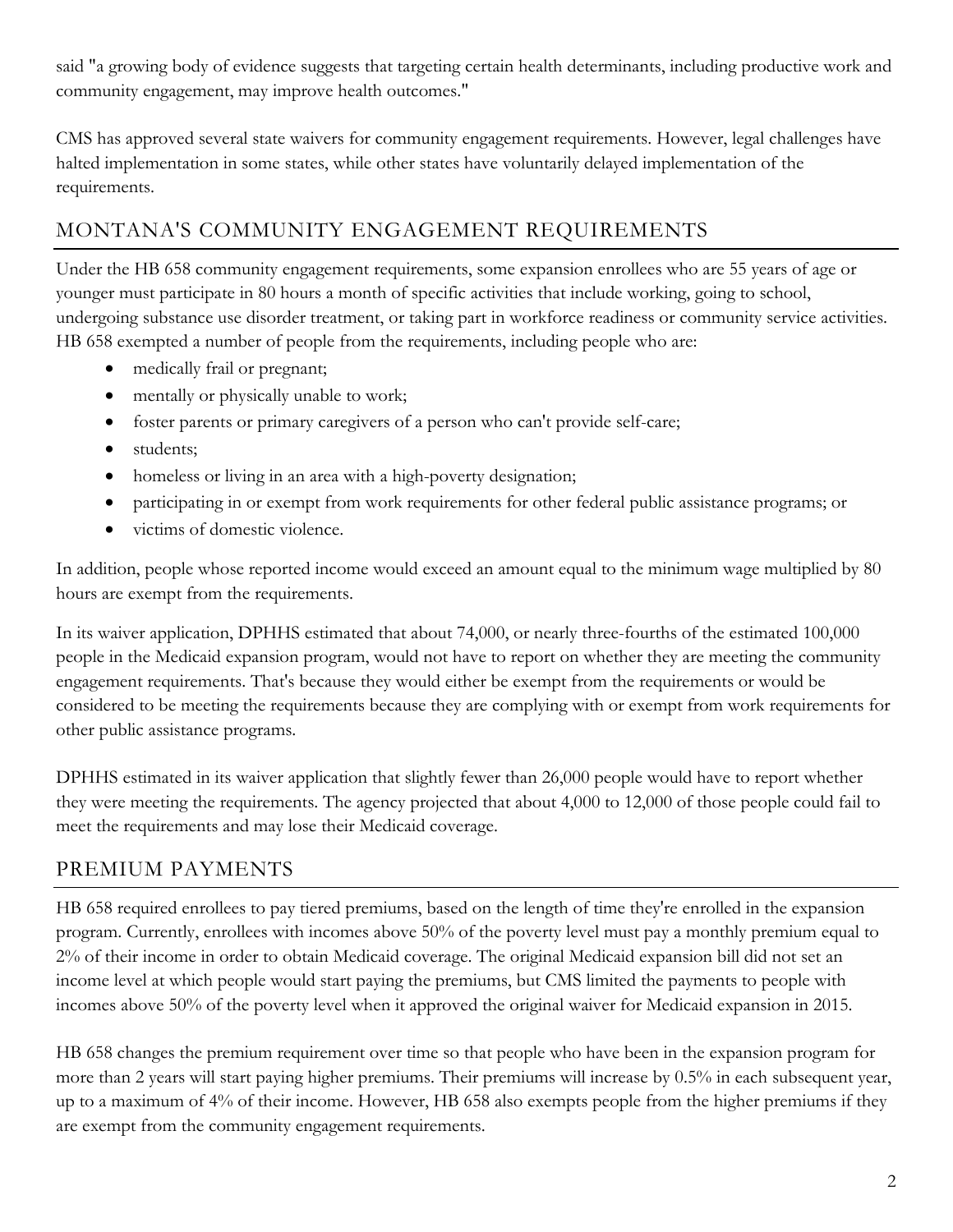HB 658 also did not set an income level at which people would have to start paying premiums. However, DPHHS's waiver application asked that the higher premiums continue to apply to people with incomes above 50% of the poverty level.

## 12-MONTH CONTINUOUS ELIGIBILITY

When submitting its waiver application for the original Medicaid expansion program, DPHHS sought federal approval to allow Medicaid expansion enrollees to be covered by the program for 12 full months, even if their income increased above 138% of poverty. CMS approved the request, but said it would not pay the enhanced federal matching rate -- now set at 90% -- for 2.6% of the medical claims of expansion enrollees. Instead, the federal government has been paying the regular Medicaid matching rate of about 65% for those claims.

DPHHS has asked CMS to continue this 12-month eligibility period in the new waiver.

### WAIVER STATUS

DPHHS filed the waiver application with the federal government on Aug. 30, 2019, after taking public comment for 60 days and holding public meetings as required by law. CMS also took public comment for 30 days, from Sept. 12 to Oct. 12.

CMS had not acted on the waiver application by Jan. 2, 2020.

Although HB 658 called for the community engagement requirements to go into effect Jan. 1, DPHHS cannot implement the requirements until CMS approves the waiver request and sets any additional terms for the waiver. In addition, DPHHS has said that it will not implement the community engagement provisions until it has proposed and adopted administrative rules, put in place a system for reporting on and verifying compliance with the requirements, and notified people about the new requirements.

HB 658 also gives people who are enrolled in the expansion program on the date that CMS approves the waiver 6 months to comply with the community engagement requirements once DPHHS has implemented them.

The department posted a set of Frequently Asked Questions on its website in November 2019 detailing the steps that must be taken before expansion enrollees are required to complete work or other community engagement requirements. The FAQs included this summary:

### What you need to know:

- No changes to Medicaid expansion coverage are happening in January 2020
- It may be a year or more before work/community engagement requirements and increased premiums take effect
- DPHHS will communicate with Medicaid members directly before changes go into effect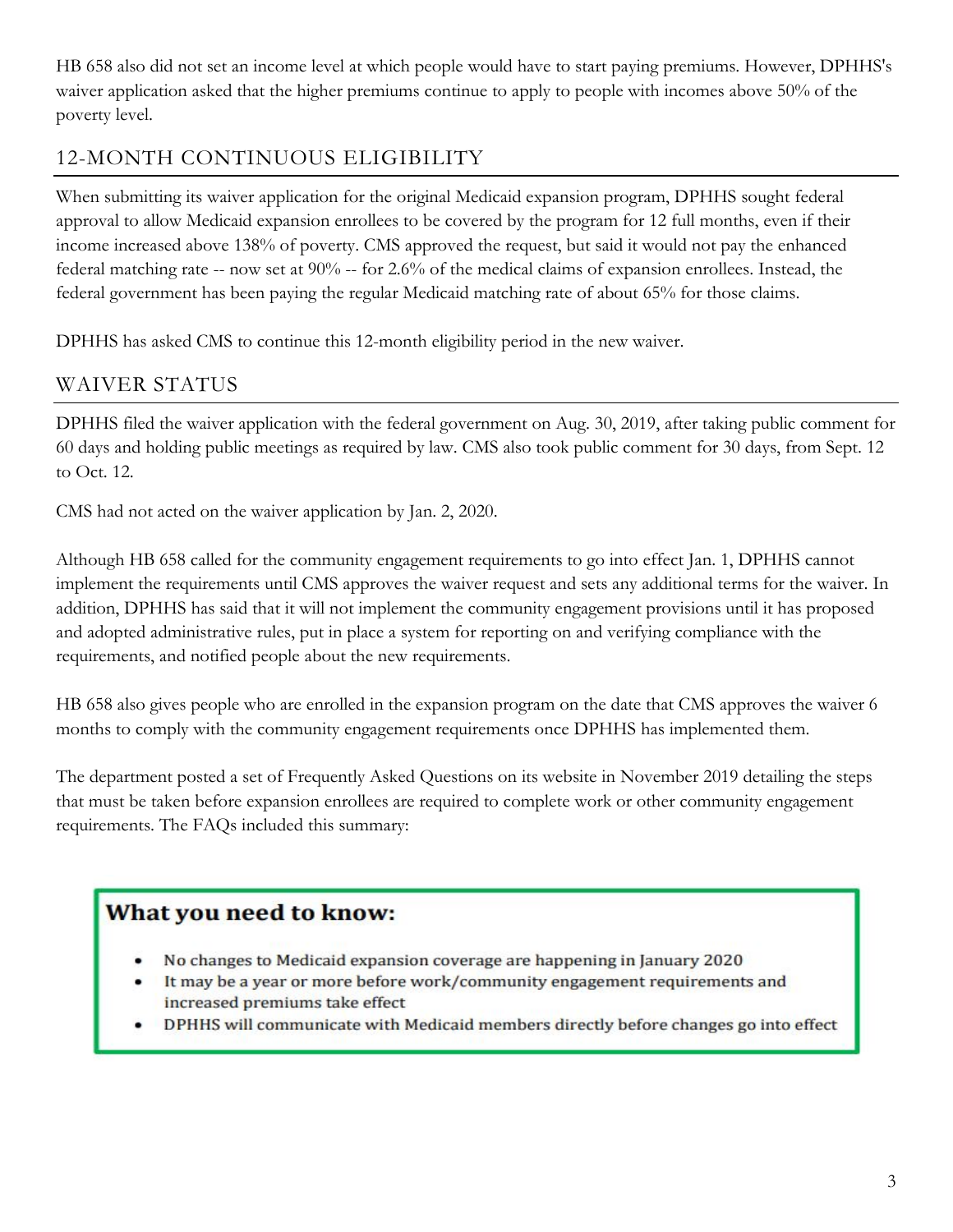# REVENUE SOURCES

HB 658 created several new revenue sources and revised three other revenue sources to help fund Medicaid expansion. The fiscal note for the bill said the revenue sources would raise nearly \$56 million in Fiscal Year 2020 and almost \$63 million in Fiscal Year 2021. The state revenue was expected to draw down an additional \$1.46 billion in federal funds for the expansion program and other Medicaid-related expenditures over the biennium.

The table on the following page shows each revenue source and the amount that the Office of Budget and Program Planning fiscal note for HB 658 estimated would be raised by the revenue source during the current biennium.

| <b>Revenue Source</b>                                                                                                                                                                    | Revenue Estimate/<br>Biennium |
|------------------------------------------------------------------------------------------------------------------------------------------------------------------------------------------|-------------------------------|
| New: Fee of 1% on net premium income for nonprofit insurers                                                                                                                              | \$9,140,000                   |
| <b>New:</b> Fee of 0.90% on hospital outpatient revenue                                                                                                                                  | \$74,924,374                  |
| New: Taxpayer integrity fee on entities organized under 26 U.S.C. 501(d)<br>that have members in the Medicaid expansion program                                                          | \$2,923,274                   |
| <b>Revised:</b> Taxpayer integrity fee applied to enrollees with real property,<br>vehicles, or agricultural land that exceed certain values*                                            | \$270,000                     |
| <b>Revised:</b> Premium payments starting at 2% of income, as provided under<br>existing law, and increasing by 0.5% a year for people who remain in the<br>program longer than 2 years* | \$10,726,994                  |
| <b>Revised:</b> Hospital inpatient utilization fee increased by \$20 per bed day                                                                                                         | \$18,050,080                  |
| <b>Continued:</b> Montana Chemical Dependency Center Third-Party Collections                                                                                                             | \$3,853,393                   |

\* Money raised from this source previously was deposited in the general fund but is now specifically dedicated to Medicaid expenditures.

Slightly more than half of the money raised by the hospital outpatient revenue fee will go to the Medicaid expansion program, and the remainder will go to providing supplemental Medicaid payments to hospitals. The increased hospital inpatient utilization fee, commonly referred to as the hospital bed tax, also will be split between the Medicaid expansion program and supplemental Medicaid payments to hospitals.

# ADMINISTRATIVE RULE CHANGES

DPHHS has proposed rules to carry out two aspects of HB 658 -- the distribution of the money raised by the new outpatient revenue utilization fee and the increased inpatient hospital utilization fee and the removal of copayments for Medicaid expansion enrollees. It plans to propose rules for the community engagement requirements after CMS acts on the waiver application and DPHHS knows what additional conditions the federal government may impose on those requirements.

The proposed rules eliminating copayments went into effect Jan. 1 and also removed copayments for people in the traditional Medicaid program. In its statement of reasonable necessity for the rules, DPHHS said it was removing copayments for all Medicaid enrollees to keep reimbursement policies for both the expansion and traditional programs consistent. DPHHS noted in the statement:

*"Applying the same copayment methodology to Medicaid and Medicaid expansion members is anticipated to reduce the administrative burden placed on providers, while increasing access to healthcare services and prescription drugs for Medicaid members."*